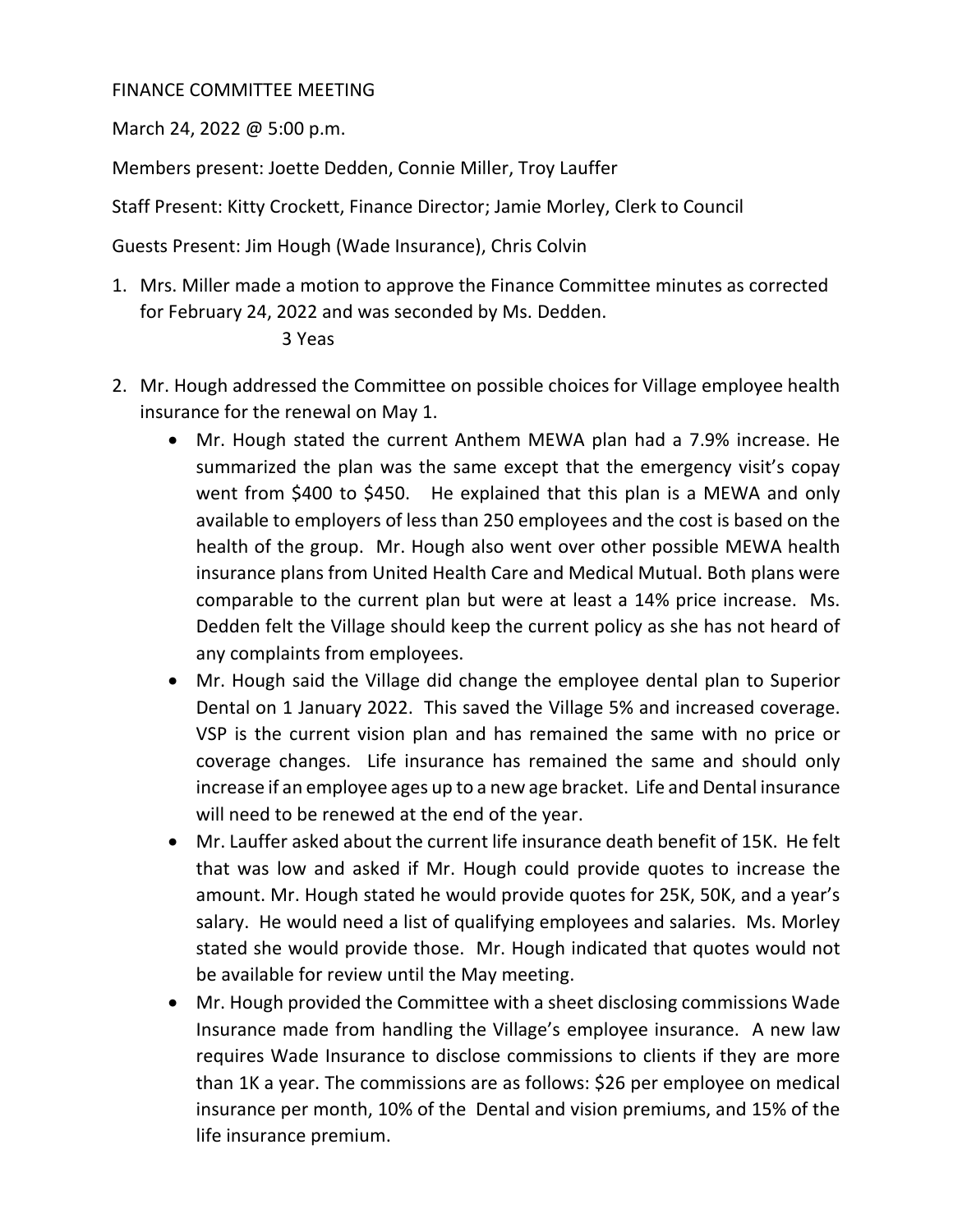- At this time the Committee discussed the employee's HRA benefit. The Village pays for the first 2.5K of the 5K deductible. Mr. Hough explained the difference between an HRA and an HSA plan. With the HRA the Village deposits money into an account to be used only towards employee health insurance deductibles. With an HSA plan, the employees are given money at the beginning of the year and that is their money to keep. To qualify for an HRA, the insurance plan must be a high deductible plan without a copay. With the HRA the Village keeps the money.
- At this time the Committee discussed group long-term disability and short-term disability. Mr. Hough stated he could quote both. He said that short-term disability is less than long-term. The Committee would review the quotes and decide after that.
- 3. Ms. Crockett went over the bank rec and financial reports for February. She stated that the Village purchased another 250K 2-year CD with a 1.6% interest rate.
- 4. Ms. Dedden said that originally Council had originally planned to replace the lights on Main Street, but after receiving quotes for the project, it was realized the project was more costly than expected. Chief Copeland had recommended refurbishing the current lights and saving about 60K a year for five years to purchase new lights. Ms. Crockett said she could create a line item and move 60K of the 150K originally appropriated this year for purchasing the lights. This does not encumber the funds for only this purpose but just earmarks the funds; it is just a suggestion of how Council plans to spend the money. The refurbishment of the lights and street signs would cost about 12K. There was a discussion about whether to convert the current lampposts to LED for about another 11K. Mrs. Miller stated she believes the Village would recoup the investment in LEDs with the amount the Village would save on electricity. Ms. Morley also pointed out that the lampposts must be repaired several times a year by electricians and new LEDs would save on repairs.
	- At this time the Committee discussed using the leftover funds from the appropriation for the streetlights to help fund a traffic light at Route 42 and North Street. Currently, there is 150K appropriated in the general fund for the stoplight and Warren County is holding about 160K in permissive funds that can be used for this project.
	- Mr. Lauffer suggested that it would probably only take three years to save enough to purchase the lights. He does not feel it will cost 300K. He would like to apply for a grant and not wait five years. This would just give Council a plan to save the money.
	- At this time there was discussion about the fund that pays for Miami Valley Lighting, the company that maintains the streetlights around town. The Village